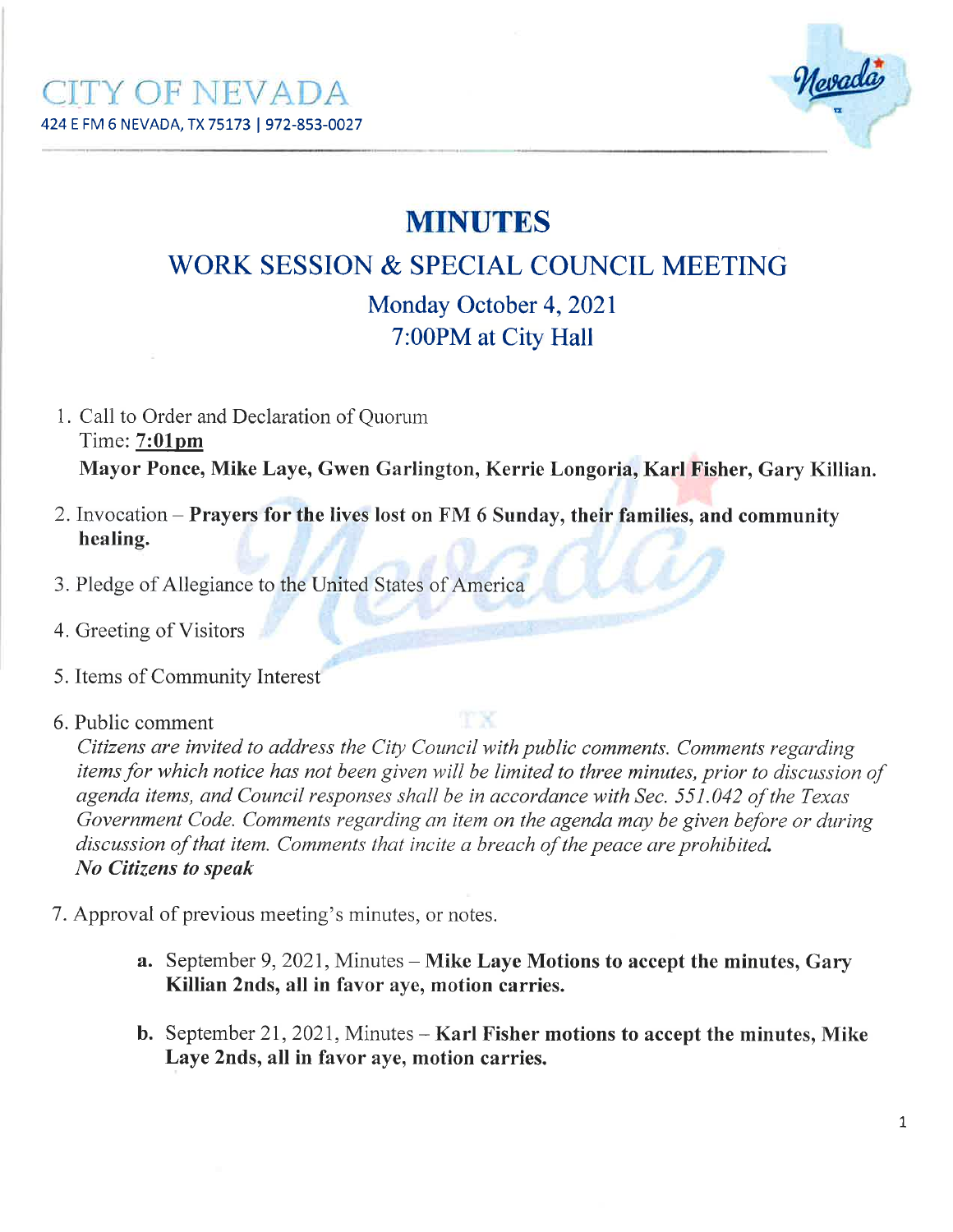#### 8. Reports:

- a. City Secretary Report Checked with Barnes and they are fine with the recycle compâny if we are, since they do not provide that seryice. Will check with Change Recycling to post on our website.
- b. Cify Clerk Report No
- c. Council Representative to Community  $ISD No$
- d. Mayor Pro Tem report  $-$  Follow up with Safe Built on Code enforcement report.
- e. Mayor's Report/Status: American Rescue Plan Act Coronavirus Local Fiscal Recovery Fund application. The city received the  $1<sup>st</sup>$  funding of \$155,000. However, there are limited uses for the funding. General infrastructure is not included. The city will be focusing on Broadband since the roads are not an option for funding. Mayor Sanson of Lavon called to express their condolences for the families, and Nevada community loss due to the accident.

#### 9. Work Session - No vote.

Review and discuss agenda items.

Input from staff or counsel; only as requested by Mayor / Council or if asked to be recognized for points of order.

- a. Review: Frontier Fiber Optic coming to Nevada Bret Plaskey with Frontier Communications gave a presentation on fiber optics. They will start the project within city limits by the end of the year.
- b. Review: Variances added to Boat/RV Zoning Ordinance 21-06, Mayor to re-sign. Variance states "no septic onsite". The council wants septic or holding tank and bathroom added.
- c. Review: Municipal Court operations, Justice of the peace Jurisdiction, and related matters. City Attorney Jim Shepherd, spoke with the Judge in Farmersville and checking into what stipulations must be taken to make this happen.

#### 10. Business Session

Agenda documents and supporting material from the preceding Work Session agenda Input from staff or counsel; only as requested by Mayor / Council or if asked to be recognized for points of order.

> a. Discuss/Take Action: Frontier Fiber Optics. - Mike Laye motions to accept the proposal from Frontier Communications to bring fiber optics to Nevada. No permit fees will be charged, but contractors must register with the city. Gwen Garlington 2nds, all in favor aye, motion carries.